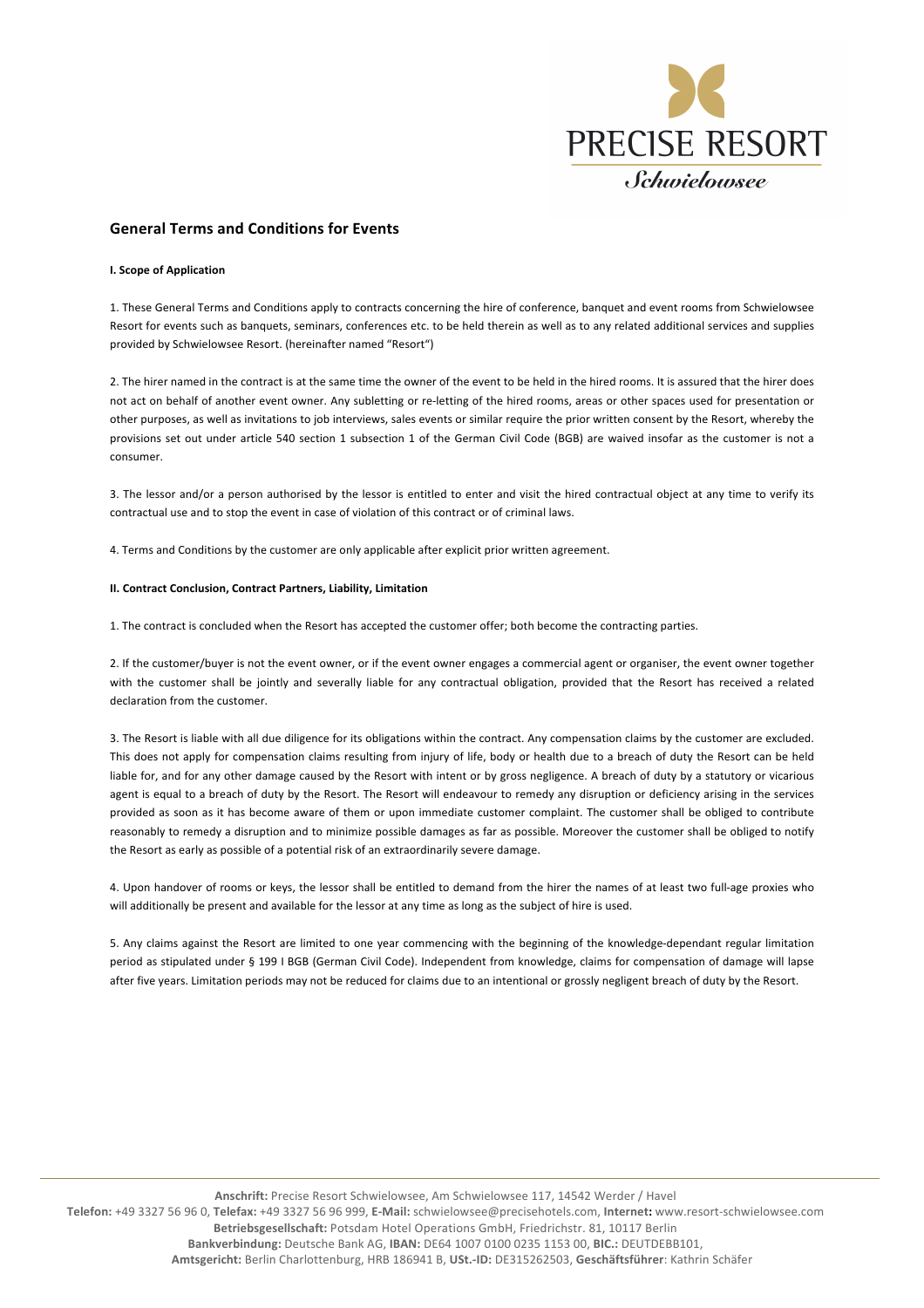

## **III. Services, Prices, Payment, Set-Off**

1. The Resort is obliged to deliver the services ordered by the customer and acknowledged by the Resort.

2. The customer is obliged to pay the price agreed by contract or the usual Resort prices for the delivered contractual service and any other services used. The same applies to services ordered by the customer from and paid for by the Resort to third parties, in particular as well for payments claimed by copyright collecting agencies.

3. The contract prices include VAT. Should the period between contract conclusion and event exceed four months, and should the usual Resort price for such services increase during that period, the contract price may be appropriately increased as well, but at the most by 5%. Framework agreements covering a contract period are excluded from this regulation.

4. Invoices by the Resort without a due date are payable strictly net within 21 days from receipt. The Resort shall be entitled to declare accrued costs due at any time and to claim an interest of 8% above the current base rate, or for transactions involving a consumer, a 5% interest above the base rate, respectively. Regardless of this, the customer may reserve the right to proof a lower loss whereas the Resort reserves to provide evidence of a higher loss.

5. The Resort is entitled to demand an adequate prepayment at any time. The amount to be prepaid and the due dates can be fixed in writing either in the event contract or in the framework agreement.

## **IV. Customer Withdrawal (e.g. Counter Order, Cancellation) / No Show**

1. A cost-free customer withdrawal from the contract concluded with the Resort requires the Resort's written consent. If the Resort does not agree, the contract room rate as well as services ordered from third parties must be paid in any case, even if the customer does not make use of contract services and if a subletting is not possible any more. This does not apply in case of a breach of duty by the Resort regarding the rights, objects of legal protection and interests of the customer, for which reason the latter cannot be expected to adhere to the contract any longer.

2. If a date has been fixed in writing by which the customer can withdraw from the contract free of charge, the customer may do so without having to expect claims for payment or damage compensation from the Resort. The customer's right to withdraw expires if the customer fails to make use of it by the agreed date, except the regulation under IV section 1 sentence 3 applies.

3. Any other cancellation terms and conditions are subject to individual agreements between the Resort and the contract partner.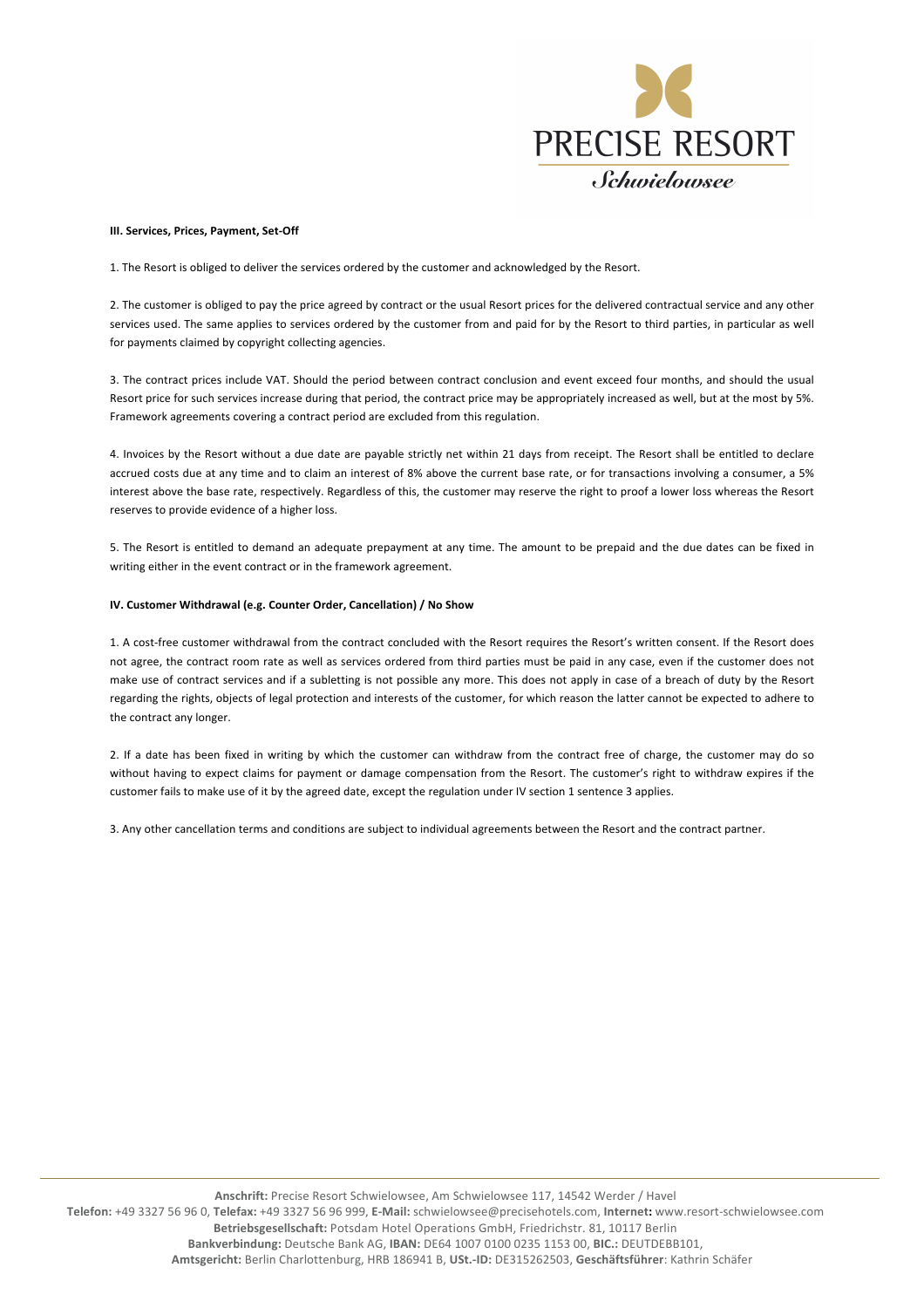

## **V.** Withdrawal by the Resort

1. If the customer's right of cost-free withdrawal within a defined period has been agreed in writing, the Resort shall as well have the right to withdraw from the contract within this period if there are other customer requests for the booked event rooms and if the customer does not give up his right of withdrawal.

2. If an agreed prepayment or a prepayment as defined under III, section 5 is not made, the Resort shall also have the right to withdraw from the contract.

3. Moreover the Resort shall have the right to withdraw from the contract for justifiable objective reasons, for example if:

- force majeure or other circumstances beyond the Resort's responsibility make it impossible to fulfil the contract;
- events were booked providing misleading or wrong information on important aspects such as the customer or the purpose;
- the hired rooms are used for events promoting and/or spreading right-wing extremist, racist, anti-Semitic or antidemocratic attitudes by the hirer himself or by event visitors;
- the Resort has justified reason to assume that the event will violate the Resort's smooth business operation, safety or reputation in the public without this being part of the Resort's domain or organisational area;
- there is a breach of duty as defined under I section 2.

4. In case of a justified withdrawal by the Resort, the customer is not entitled to claim for damage compensation.

# **VI. Changes of the Number of Participants and the Event Time**

1. The customer must notify the Resort of a change of the number of participants by more or less than 10% two weeks prior to the commencement of the event at the latest. Such change requires the Resort's written consent. 2. The customer must notify the Resort of a reduction of the number of participants by at most 5% one week prior to the commencement of the event. The hotel shall be entitled to charge 80% of the agreed contract prices or the standard menu prices for any service that cannot be cancelled free of charge anymore. From 48 hours prior to the commencement of the event, the Resort is entitled to charge 100% of the contract price.

3. If the agreed number of participants is exceeded, the actual number will be charged. 4. If the actual number of participants deviates by more than 10%, the Resort shall have the right to recalculate the agreed prices and to change the rooms already confirmed unless this is unacceptable for the customer. 5. If agreed times of commencement or end of an event are shifted, and the Resort has agreed to these deviations, the Resort can charge the additional readiness to perform appropriately unless the time shift is the Resort's fault.

### VII. Bringing of Food and Drinks

The customer is generally not allowed to bring food and drinks to an event. Exceptions require a written agreement with the Resort. In this case the Resort will charge a fee to cover the overhead costs.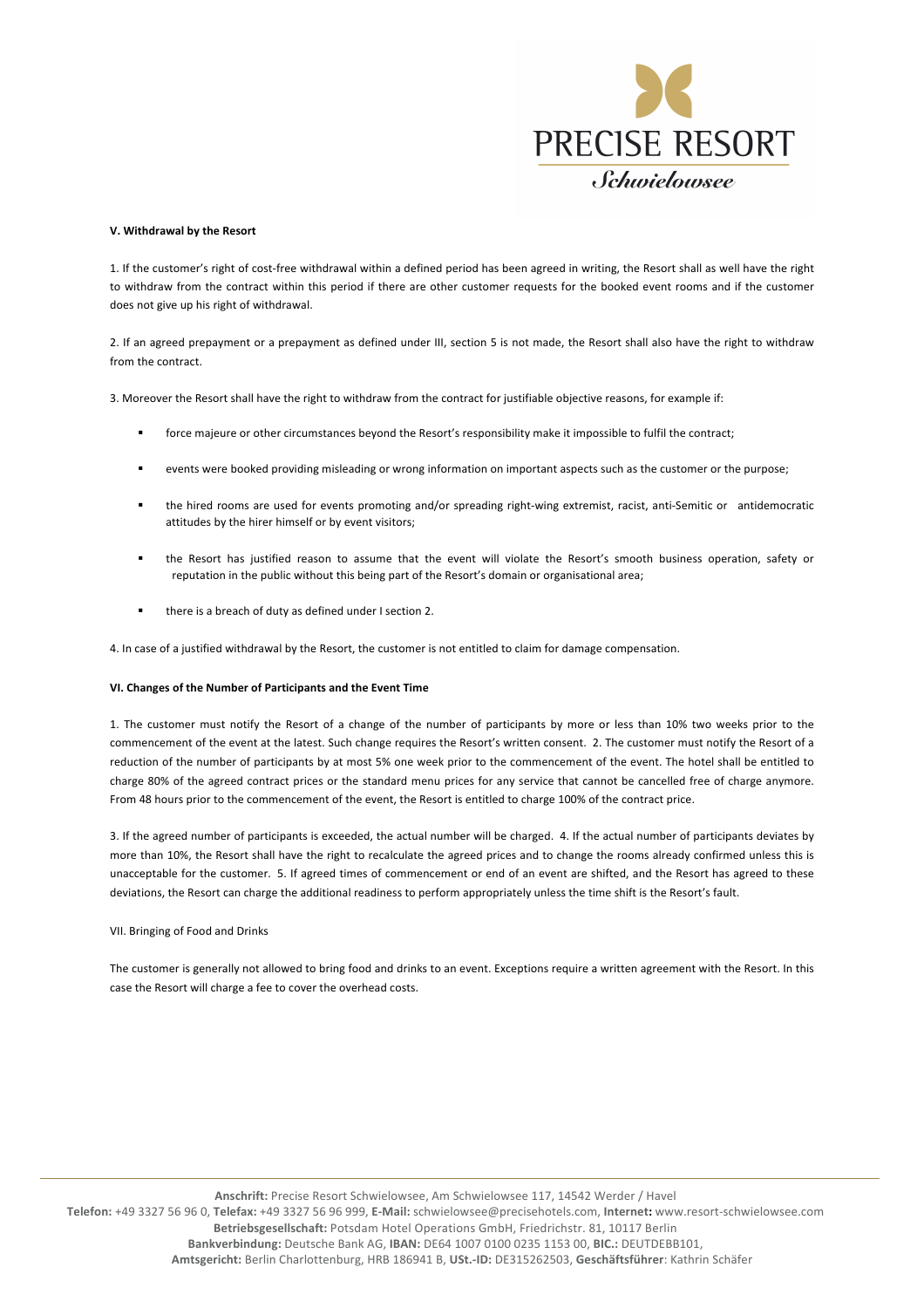

### **VIII. Technical Equipment and Connections**

1. If the Resort obtains technical and other equipment from third parties for the customer and upon the customer's order, the Resort acts in the name, per procurationem and on account of the customer. The customer is liable for the careful handling and the orderly return of the equipment. The customer releases the Resort from any third-party claims resulting from the equipment hire. 2. Any use of the customer's own equipment utilizing the Resort's power supply network, requires the written consent by the Resort. Any disturbance or damage to the Resort's technical facilities caused by the use of the customer's equipment will be charged to the customer unless they have been the Resort's fault. The Resort has the right to record and charge the electricity costs caused by such use in the form of a lump sum.

3. Upon the Resort's agreement, the customer is entitled to use their own telephone, telefax or data transmission facilities. The Resort may charge a connection fee for such use. 4. If suitable Resort facilities remain unused because of the connection of the customer's own equipment, the Resort may charge a loss compensation fee.

5. If technical or other equipment provided by the Resort fails, the Resort endeavours to resolve the failure immediately if possible. Payments cannot be withheld or reduced if the Resort is not liable for the failure.

### **IX.** Loss or Damage of Brought Items

1. Any exhibits or other items including personal belongings brought by the customer, are in the event rooms or the Resort at the customer's risk. The Resort does not assume liability for their loss, destruction or damage including financial losses except if this has been caused by the Resort's gross negligence or intent. This does not apply for compensation claims resulting from injury of life, body or health.

2. Brought decoration material has to meet the fire protection requirements. The Resort has the right to demand an official document providing evidence that these requirements are fulfilled. If the customer fails to submit such evidence, the Resort is entitled to remove any material brought in already at the customer's expense. Because of the risk of damage, any setup and mounting of materials requires the prior agreement by the Resort.

3. Brought exhibits and other items are to be removed immediately after the event is finished. If the customer fails to do so, the Resort shall be entitled to remove and store the items at the customer's expense. Should the items remain in the event room, the Resort may charge an appropriate utilisation compensation fee. Regardless of this the customer has the right to submit evidence that the before mentioned entitlement does not evist or that it is lower than claimed.

### **X.** The Customer's Liability for Damages

1. If the customer is a businessman, he is liable for any damage to building and inventory caused by event participants or visitors, by coworkers, by other third parties from his domain or by himself. 2. The Resort has the right to require from the customer the provision of adequate guarantees (e.g. insurances, deposits, suretyships).

3. Should it come to criminal deeds as defined under §§ 84, 85, 86a, 125, 127, 130 StGB (German Criminal Code) during the event to which the hirer has culpably contributed in terms of the sort, content or setting of the room use, or where the customer culpably failed to take reasonable protective action although he had been able to foresee this, the hirer commits to pay a contract penalty according to statutory provisions. The contract penalty does not exclude claims for further damage compensation.